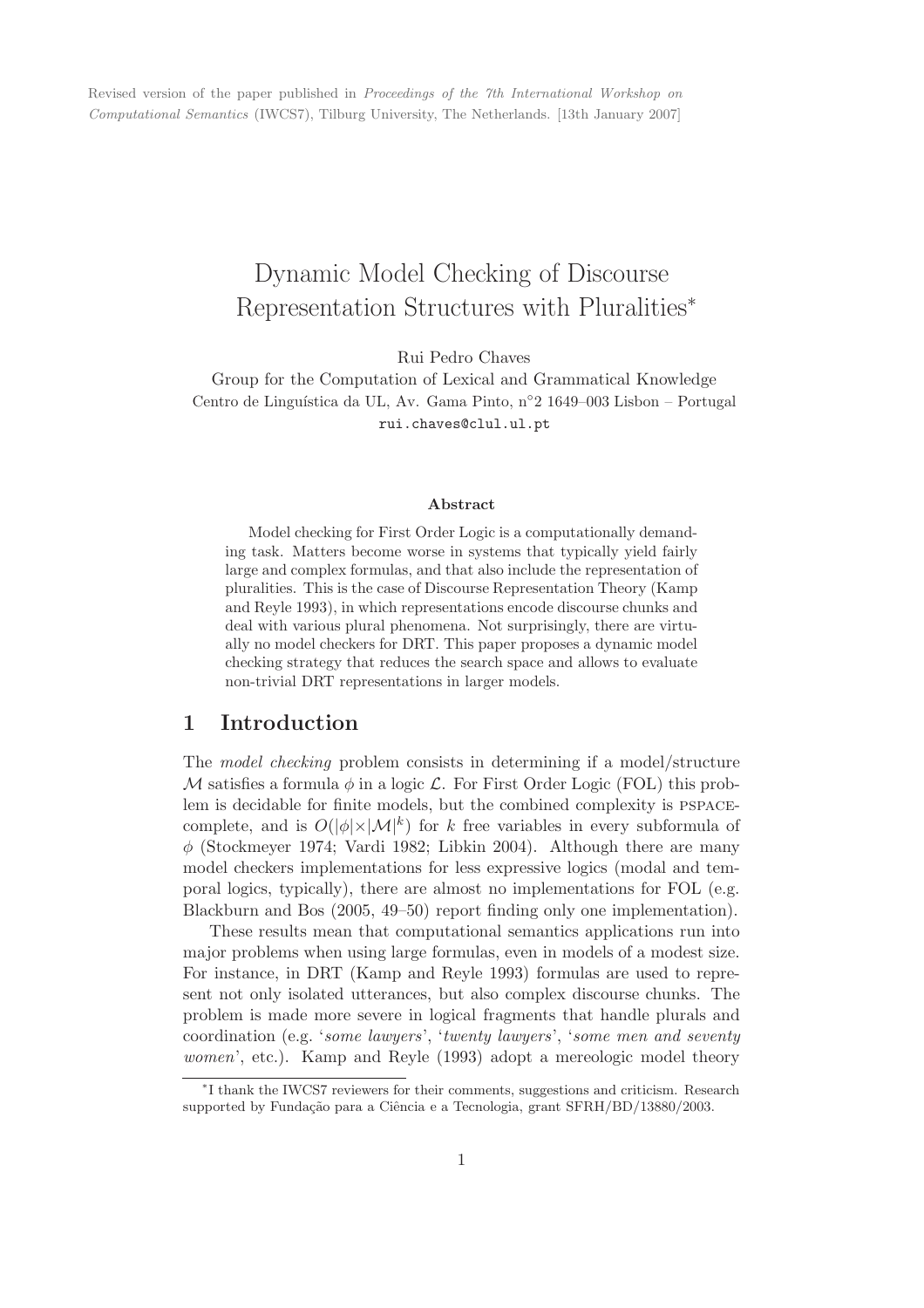for pluralities, but even in more conservative accounts like Link (1984), if the model contains 100 base entities then the resulting lattice structure contains  $2^{100} - 1 \approx 1, 3 \times 10^{30}$  nodes. It is by traversing this structure that plural predicates are evaluated. Other proposals resort to even larger denotation structures, like Hoeksema (1983), Landman (1989), and Ojeda (2001) (e.g. in Landman's system a basic domain with 4 simple atoms results in a structure with 233 000 nodes, due to iterative group formation; see Link (1998) for further discussion). Not only this is linguistically implausible on cognitive grounds, it is also impractical for computational semantics. As far as we know there are no implementations of model checkers for such DRT fragments (including in the DORIS system (Bos 2001), for instance).

There is quite a lot of literature on optimization strategies for modal and temporal logics, driven by industry applications in the domain of system specification and verification. There are two kinds of optimizations which are often discussed: specific operations that are useful in the logic of choice (e.g. computing fixed points is particularly useful to express recursion in temporal logics), and optimizations that are not specific to model checking and consist in search optimizations for the resolution engine (such as literal reordering, tabled resolution, partial order reduction, and clause resolution factoring). In this paper we are mainly interested in optimizations specifically tailored to address the issues raised in DRT representations. In our approach, assignment values are delayed and can be updated in various ways, with the goal of significantly reducing the search space while evaluating DRSs. Our proposal also relies on literal reordering, but it does not require complex formula manipulations nor special resolution strategies (and of course, further performance gains can be obtained if the algorithm is implemented in systems that support tabled resolution, for instance). Section 2 addresses the evaluation of a non-trivial DRS fragment with pluralities, and provides performance results obtained with a Prolog implementation.

## 2 Delayed Dynamic Assignments

In order to determine if a FOL formula  $\forall x \phi$  is true or if a formula  $\exists x \phi$ is false, *all* the possible assignments to  $x$  in the domain must be tried out. Similarly, in Kamp and Reyle (1993, 425–427) one is in fact quantifying over embedding extensions (an embedding is a set of assignment pairs  $(v, i)$ , in which  $v$  is a discourse referent and  $i$  is a domain element), e.g.:

(1)  $\mathcal{M} \models_f K_1 \Rightarrow K_2$  iff for every extension g of f to  $U_{K1}$  such that  $\mathcal{M} \models_q$  $K_1$  there is an extension h of g to  $U_{K2}$  such that  $\mathcal{M} \models_h K_2$ 

Kamp and van Eijck (1997) propose several alternative semantics for DRSs, including a relational fragment for atomic DRSs, dynamic in the spirit of Groenendijk and Stokhof (1991), of which we reproduce a fragment below.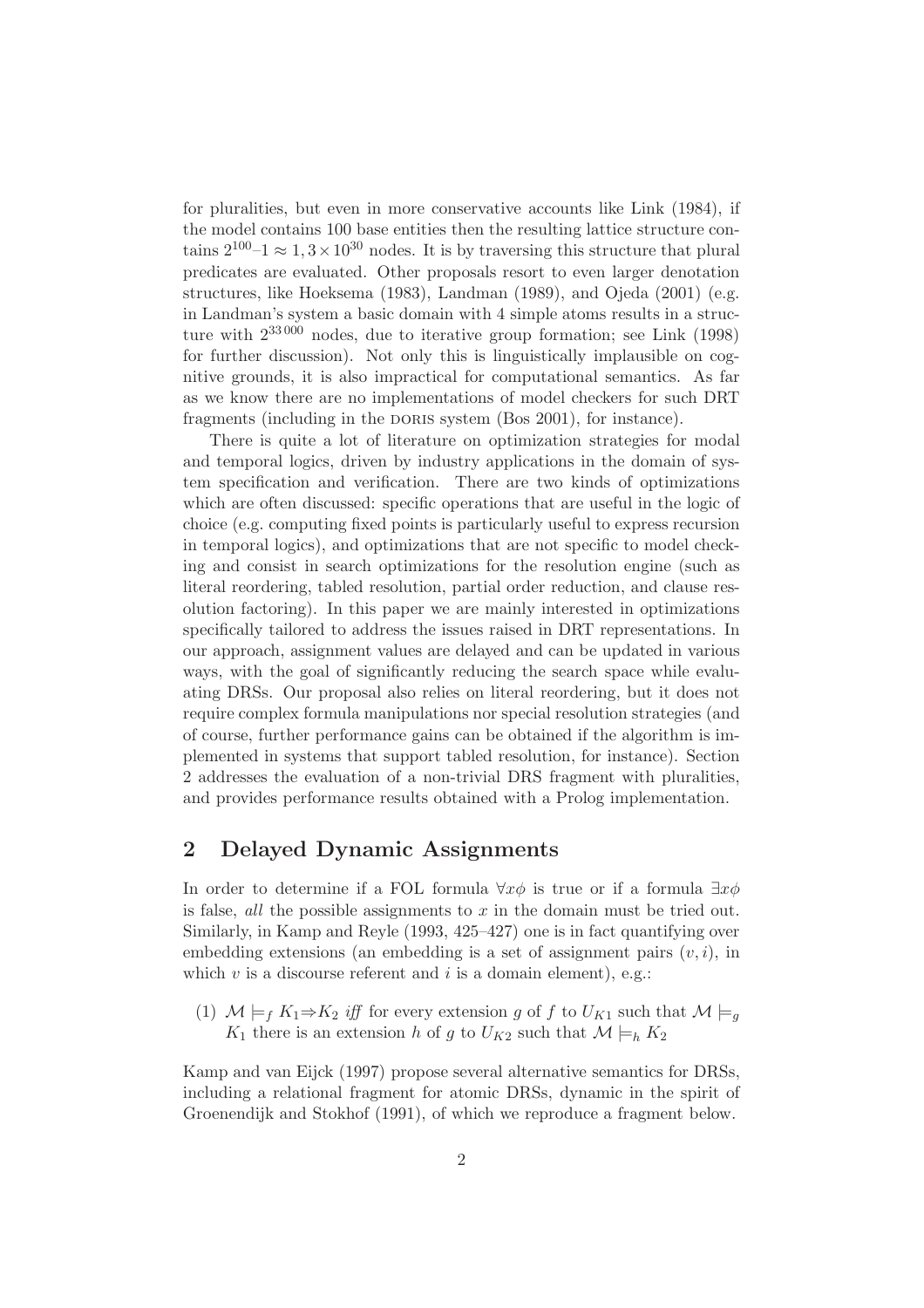DEFINITION 1

- (i)  $_s[(\{v\}, \emptyset)]_{s'}^{\mathcal{M}}$  iff  $s[v]s'$
- (ii)  $_s[[(\emptyset, \{P(t_1, ..., t_n)\})]]_{s'}^{\mathcal{M}}$  iff  $s = s' \& \langle V_{\mathcal{M}s}(t_1), ..., V_{\mathcal{M}s}(t_n) \rangle \in I(P)$
- (iii)  $_s[(\emptyset, \{v \doteq t\})]_{s'}^{\mathcal{M}}$  iff  $s = s'$  and  $s(v) = V_{\mathcal{M},s}(t)$
- (iv)  $s[\neg K]_{s'}^{\mathcal{M}}$  iff  $s = s'$  and for no  $s''$  it is the case that  $s[K]_{s''}^{\mathcal{M}}$

The first case concerns the evaluation of a discourse referent in the universe of an atomic DRS. This is done by taking an input embedding s and outputting an embedding  $s'$  which differ at most in the value for  $x$ . The remaining cases concern  $n$ -ary predicates, equality, and negation.

Spanning the entire domain is a costly operation, specially in the case of plural referents. Below we propose a model checking algorithm inspired in the above dynamic view of satisfaction, where variable assignments are delayed, and may be dynamically updated in various ways. Although model checking for DRSs will remains a computationally complex task, this approach allows real applications to cope with larger models and formulas.

### 2.1 Basic DRS Fragment

The model checker algorithm  $g[\cdot]_{g'}^{\triangleright M}$  that we propose is intended to compute the embedding extensions that verify  $K$  in  $\mathcal{M}$ , under satisfaction conditions that are loyal as possible to the standard denotational definitions.<sup>1</sup> For this purpose, a standard DRS language is adopted, with the standard operators and discourse referents for individuals  $(x_1, x_2, \ldots)$ , sets of individuals  $(X_1,$  $X_2 \ldots$ ), and events  $(e_1, e_2 \ldots)$ . As usual, Greek letters  $(\alpha_1, \alpha_2 \ldots)$  are used to refer to in a neutral fashion, without stating that they are atomic or non-atomic. We will write  $g[(x,i)]g'$  to say that g' differs from g only in the value *i* given to x. So if  $(x, i') \in g$  then  $g[(x, i)]g'$  yields an updated embedding  $g' = (g \setminus \{(x, i')\}) \cup \{(x, i)\}\)$ , and is undefined otherwise.

Our first move is to require that DRS conditions are evaluated by the model checker in a particular fixed order (similarly to the literal ordering optimization (Ullman 1988)). Some DRS components will be able to update delayed variable assignments, while others will not. This means that the former should be evaluated before the latter. The precedence hierarchy holds for conditions containing at least one discourse referent: referential predicates (i.e. nominal predicates)  $\prec$  nominal modifiers and '=' conditions  $\prec$ verb predicates  $\prec$  GQs and complex logical conditions  $(\vee, \neg, \Rightarrow) \prec$  cardinality conditions (e.g.  $|X| > n$ ). This order can either be computed on-the-fly or be incorporated into the syntax-semantics interface, and need only hold for sentential DRSs. There is no need of recomputing precedences when a larger

<sup>&</sup>lt;sup>1</sup>W.r.t. correctedness, there is one kind of DRS in which  $g[\cdot]_{a'}^{\triangleright M}$  does not yield the same result as the denotational semantics. See the discussion below in this subsection.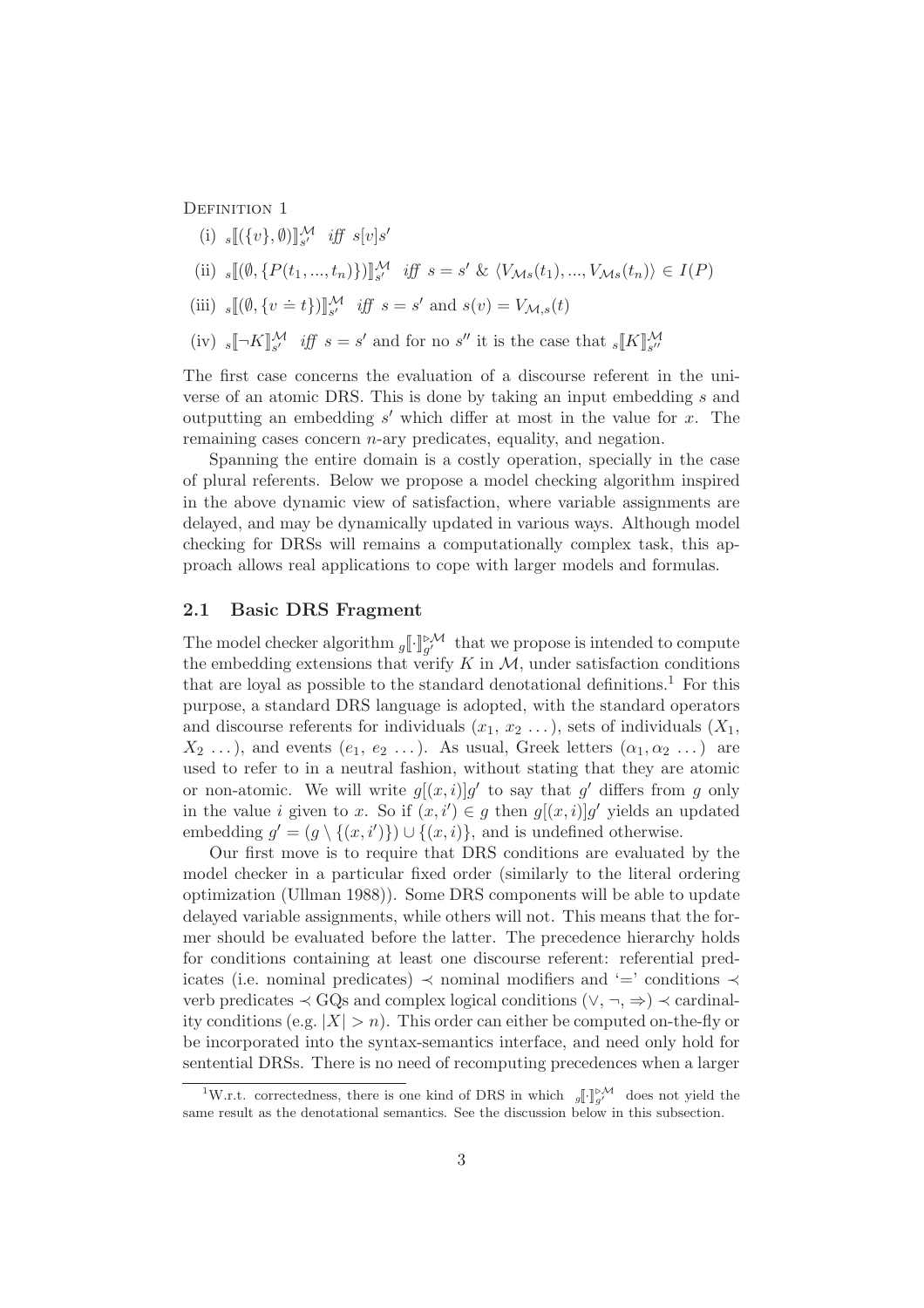discourse representation is built from merging sentential DRSs. Henceforth we write  $\{\{\alpha_1, \ldots, \alpha_m\}, [C_1, \ldots, C_n]\}\)$  to represent a DRS containing a list of ordered conditions  $C_1, ..., C_n$ , instead of a set.

In (i) we define how DRSs are to be checked in  $M$ . Each discourse referent in the DRS universe triggers an embedding extension with delayed assignments. These are expressed with the symbol  $\star$ , which signals that the bound variable is yet to receive a proper assignment:

DEFINITION 2.1

(i)  $g\left[\langle {\{\alpha_1,\ldots,\alpha_m\},[C_1,\ldots,C_n] \rangle} \right]_{g'}^{\bowtie}$  iff  $\exists g_1...g_n g'$  such that  $g_1 = g \cup \{(\alpha_1, \star), \ldots, (\alpha_m, \star)\}\&\text{ all }[C_1]\substack{p \mathcal{M}}{g_2} \&\ldots \&\text{ }g_n[\llbracket C_n\rrbracket_{g'}^{\mathcal{M}}$ 

(ii) 
$$
_{g1}[\![p(\alpha_1, \ldots \alpha_m)]\!]_{g_m}^{\triangleright M}
$$
 iff  $\langle i_1, \ldots, i_m \rangle \in I(p)$  &  $\exists g_2 \ldots g_m$  such that  $F_{g2}^{g1}(\alpha_1, i_1) \& \ldots \& F_{g_m}^{g_{m-1}}(\alpha_m, i_m)$ 

The satisfaction of relations (*n*-ary predicates with  $n \geq 2$ ) is defined in (ii). Delayed assignments can be updated with a corresponding element in the extension of the predicate. Discourse referents which already have proper assignments are simply checked against the extension. The function  $F^g_{\alpha'}$  $g'_{g'}$  checks if a given assignment pair  $(x, i)$  holds in g, or if the assignment to x is delayed. In the latter case q is updated with the input pair  $(x, i)$ .

$$
F_{g'}^g(x,i) = \begin{cases} 1: & (x,i) \in g \& g = g' \\ 1: & (x, \star) \in g \& g[(x,i)]g' \\ 0: & o.w. \end{cases}
$$

For a 1-place predicate  $p(\alpha)$ , satisfaction is similar:  $i \in I(p)$  &  $\exists g_2 F_{q2}^{g1}$  $g_2^{g_1}(\alpha,i).$ The satisfaction conditions for GQs and the connectors ' $\vee$ ', '¬', and ' $\Rightarrow$ ' are very similar to Kamp and Reyle (1993) and Kamp and van Eijck (1997, 200).

(iii)  $g \llbracket \neg K \rrbracket_{g'}^{\triangleright M}$  iff  $g = g' \& \neg \exists g'' g \llbracket K \rrbracket_{g''}^{\triangleright M}$ (iv)  $_g[K_1 \Rightarrow K_2]_{g'}^{\bowtie}$  iff  $g = g' \& \forall g_1(\ _g[K_1]_{g_1}^{\bowtie} \rightarrow \exists g_2 \ _{g_1}^{\bowtie} [K_2]_{g_2}^{\bowtie} )$ (v)  $g[[K_1 \vee K_2]]_{g'}^{\triangleright M}$  iff  $g = g' \& \exists g_1 \left( g[[K_1]]_{g_1}^{\triangleright M} \vee g[[K_2]]_{g_1}^{\triangleright M} \right)$ (vi)  $_g[Qx(K_1, K_2)]_{g'}^{\triangleright\mathcal{M}}$  iff  $g = g' \& Q(A, B) = 1 \&$  $A = \{i : \exists g_1 \left( g \llbracket K_1 \rrbracket_{g_1}^{\triangleright M} \& (x, i) \in g_1 \right) \}$  $B = \{i : \exists g_1(g[[K_1]]_{g_1}^{\triangleright M} \& (x, i) \in g_1 \& \exists g_2 \; g_1[[K_2]]_{g_2}^{\triangleright M})\}$ 

Finally, we turn to ' $\alpha = \beta$ ' conditions, introduced in discourse continuations. According to the precedence hierarchy, these are evaluated first in their local DRS, which means that  $\beta$  has a delayed assignment:

(vii)  $g[\![\alpha \stackrel{\cdot}{=} \beta]\!]_{g'}^{\triangleright\mathcal{M}}$  iff  $\exists i$  such that  $\{(\alpha, i), (\beta, \star)\} \subseteq g$  &  $g[(\beta, i)]g'$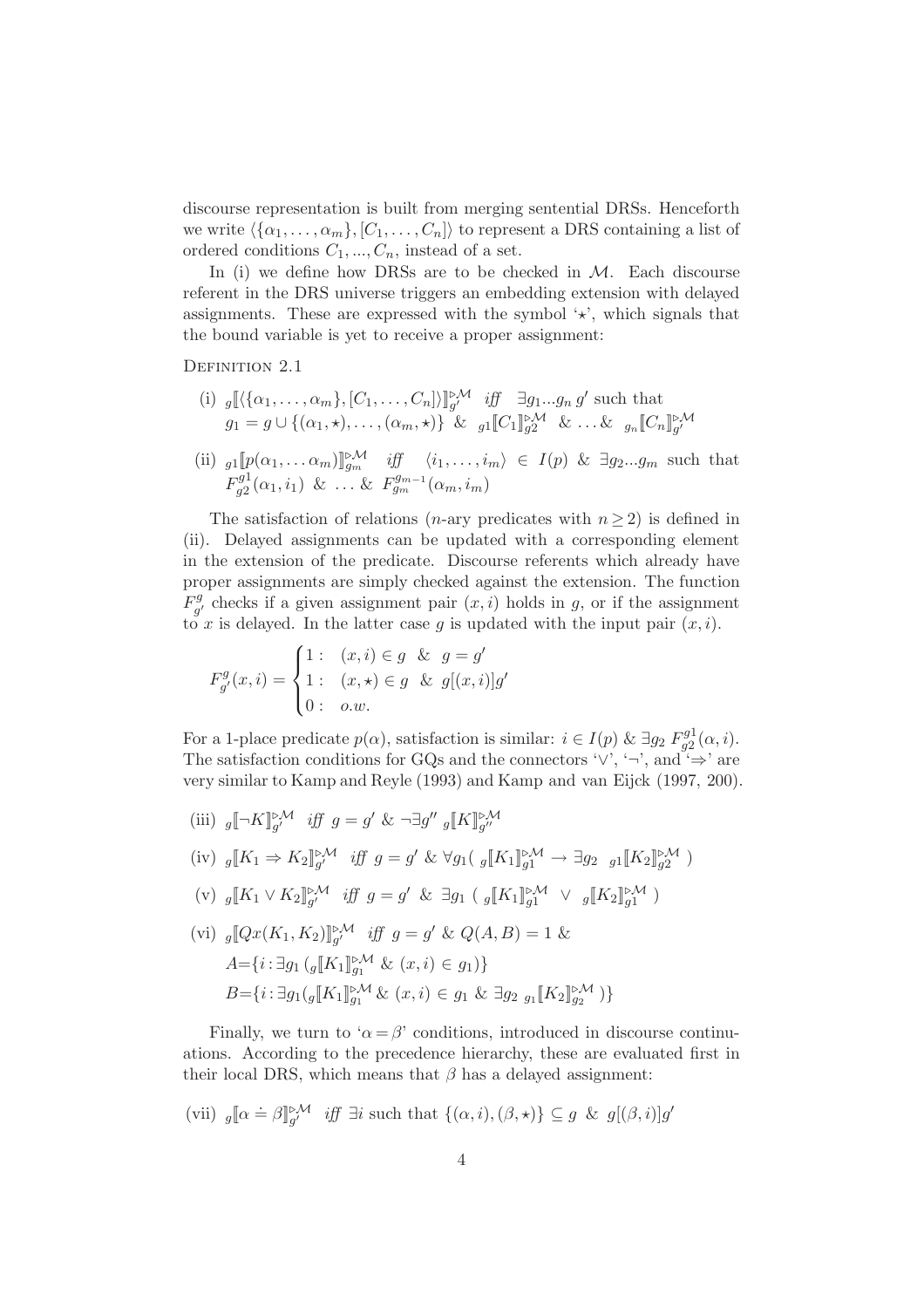We can now check if a DRS K is true in a model  $\mathcal{M} = (D, I)$ . This corresponds to the query  $\{ \} [K]_{g}^{\triangleright M}$ . Consider the toy model given in (2):

$$
(2) \ D = \{w_1, ..., w_{10}, m_1, ..., m_{10}, c_1, ..., c_{10}\} \cup \{e_1, ..., e_{10}\}
$$
  
\n
$$
I(woman) = \{w_1, ..., w_{10}\}
$$
  
\n
$$
I(man) = \{m_1, ..., m_{10}\}
$$
  
\n
$$
I(car) = \{c_1, ..., c_{10}\}
$$
  
\n
$$
I(happy) = \{m_3, m_5, m_7, w_1, w_2, w_4, w_6, w_9\}
$$
  
\n
$$
I(whistle) = \{\langle e_1, m_1 \rangle, \langle e_2, m_3 \rangle, \langle e_3, w_4 \rangle, \langle e_4, w_8 \rangle, \langle e_5, m_4 \rangle\}
$$

Let us consider how a DRS like  $(3)$  is evaluated in M:

$$
\begin{array}{c}\n \phantom{\times} \times e \\
 \hline\n \phantom{\times} \text{man(x)} \\
 \text{whistle}(e, x)\n \end{array}
$$

(4) 1. 
$$
\{ \|\langle \{x,e\}, [man(x),whistle(e,x)] \rangle \|^{\sim} \}
$$
 is true iff both 
$$
\{ (x, \star), (e, \star) \} [\text{man}(x)]^{\sim} \}
$$
 and 
$$
\text{all} \{ \text{whistle}(e, x) \|^{\sim} \}
$$
 hold in  $\mathcal{M}$ .

So let us compute the first conjunct:

2.  $\{(x, \star), (e, \star)\}\llbracket man(x)\rrbracket_{g1}^{\triangleright M}$  evaluates as true iff some i exists such that  $i \in I(man)$  and  $F_{q_1}^{\{(x,\star),(e,\star)\}}$  $g_1^{(x,\star),(e,\star)}(x,i) = 1.$  The query  $i \in I(man)$ is solved as  $i = m_1$  in two simple membership queries: retrieval of the extension of 'man' in  $I$ , and a membership query to the extension. Both steps succeed, yielding  $g_1 = \{(x, m_1), (e, \star)\}.$ 

Let us now compute the second conjunct:

3.  $\{(x,m_1), (e,\star)\}\llbracket \text{whistle}(e,x)\rrbracket_g^{\triangleright M}$  is true iff some  $\langle i_1, i_2 \rangle \in I(\text{whistle})$ such that  $F_{a2}^{\{(x,m_1),(e,\star)\}}$  $g_2^{(\{x,m_1),(e,\star)\}}(e,i_1) = 1$  and  $F_g^{g2}(x,i_2) = 1$ . The above membership queries return  $i_1 = e_1$  and  $i_2 = m_1$  respectively, and  $g = \{(x, m_1), (e, e_1)\}.$  In the case of x, no update is necessary because  $(x, m_1) \in g_2$ , and so (3) is true in M with g.

In this example there are only 3 extension membership queries to  $I(p)$ , and assignment values to x range only over the denotation of the respective nominal predicate. This minor change in the way assignments are made prevents each existentially quantified discourse referent from yielding at most  $n = |D|$ possible assignments. Model checking remains pspace-complete, although computations are bound by the size of the denotations, instead of  $n$ .

In practice it also becomes simpler to check the truth value of DRSs such as  $(5)$ . The possible assignments for x in the antecedent no longer ranges over the entire domain. Rather, these range over the individuals in the extension of 'man'. According to our definition, every possible embedding for the antecedent is required to also satisfy the consequent. In our toy model this entails 10 assignment trials instead of 30 (assuming that event individuals are not considered) for determining the truth value of (5).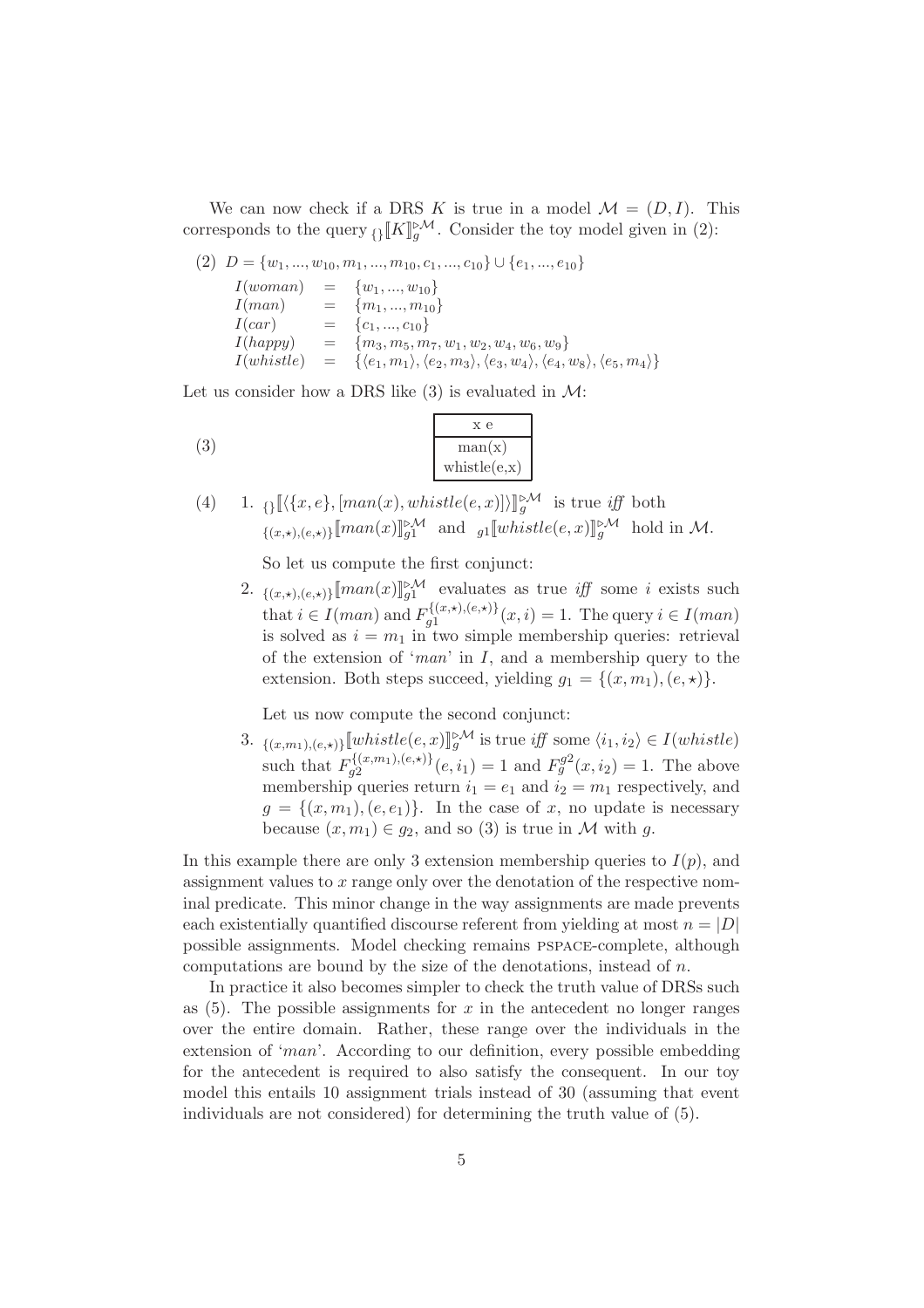

Note that if instead of delaying assignments one were to use sorted individuals for each nominal predicate (e.g. one sort for the individuals in  $I(man)$ , another sort for the individuals in  $I(woman)$ , another for individuals in  $I(person)$ , and so forth) the membership query would still range over the entire domain of individuals, although it is true that invalid assignments would be rejected sooner than in the standard satisfaction definition. Another alternative would be to make the domain much more complex (and redundant) by partitioning D into possibly overlapping sets of individuals D  $= \langle Men, Women, People, \ldots \rangle$ . Delayed assignments allow us to restrict the membership query to the extension of predicates without making the model more complex (either with a large number of sorts, or with an enumeration of partitions). Furthermore, types and partitions are of little avail when considering plurals. As we shall see in §2.2, the latter can be dealt with by extending our notion of assignment update.

There is one kind of DRS for which our checker does not yield the correct truth conditions. These are cases in which negation intervenes between the discourse referent  $x$  and the predicate that secures it's assignment. For example, consider the sentence 'something didn't move' and a possible translation  $\langle \{x\}, \{\neg(\{e\}, \{move(e, x)\}\}\rangle$ . This DRS will always come out false by  $g\llbracket \cdot \rrbracket_{g'}^{\triangleright\mathcal{M}}$  if at least one thing moves. Still, the problem can be avoided if one assumes that the NP 'something' receives an explicit semantic representation:  $\langle \{x\}, \{thing(x), \neg \langle \{e\}, \{move(e, x)\}\rangle\}\rangle^2$ 

### 2.2 Plurals and Distributivity

A naive evaluation of plural predications is computationally hopeless, and cannot be implemented even for small toy models. For instance, in Kamp and Reyle (1993, 426) the range of denotations which can be assigned to a non-atomic referent X is given by the semilattice  $\mathcal{U}_{\mathcal{M}} = \langle D_{\mathcal{M}}, \subset \rangle$ .<sup>3</sup> Because  $\mathcal{U}_M$  is obtained from the *entire* domain, this means that the number of sets of individuals that can be assigned to  $X$  in our tiny model is already prohibitively large:  $2^{30} - 1 \approx 1, 1 \times 10^9$ . In a sentence like 'Several men saw

<sup>&</sup>lt;sup>2</sup>It can be suggested that operators like '*only*' may also require searching over the entire domain. However, this hinges on the semantic representation of choice. For example, consider a sentence like 'Only Tom fell'. In a Horn-style analysis like  $\forall x (fall(x) \rightarrow$  $tom'(x)$  our account would only need to search the tuples in the verb extension.

<sup>3</sup>For exposition purposes, we adopt a set notation instead of a sum notation. Nonatomic discourse referents can either be seen as ranging over sums in a mereologic domain  $\langle D_{\mathcal{M}}, \subset \rangle$ , or equivalently, over sets of individuals in a power set domain  $\langle \mathcal{P}(D_{\mathcal{M}}), \subset \rangle$ .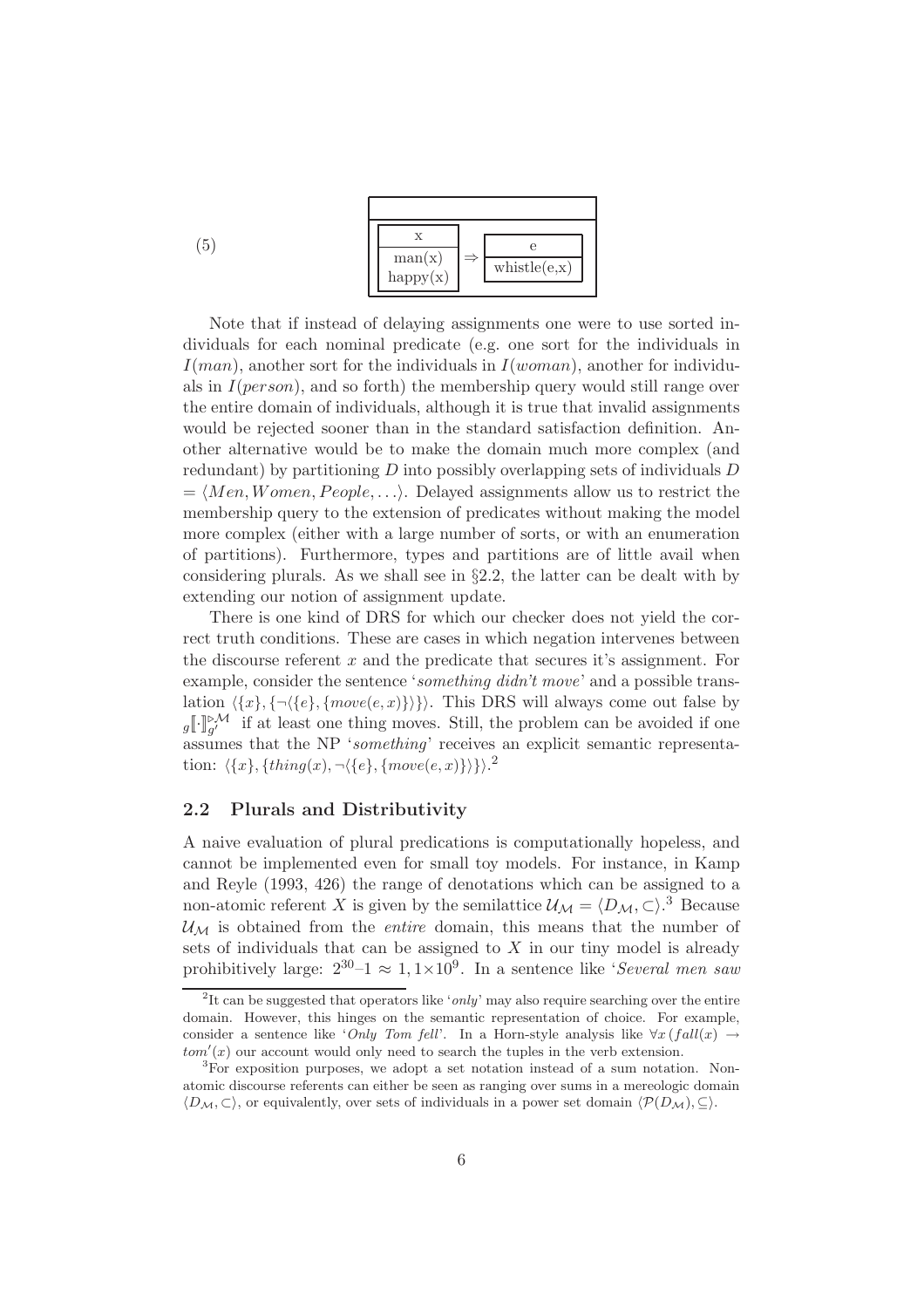some women' the search space is  $2^{60} - 2 \approx 1, 2 \times 10^{18}$ . On the other hand, most of these computations are irrelevant in certain cases: the number of sets that can actually satisfy an NP like 'four women' is a very small subset of  $\mathcal{P}(D)$ corresponding to the binomial coefficient  $\binom{10}{4}$  $\binom{10}{4} = 210$  where  $10 = |I(woman)|$ .

For perspicuity, consider the sentence in  $(6)$ . The mixed predicate 'to rent' is compatible with both a collective and a distributive interpretation:<sup>4</sup>

(6) Several women rented this car.



Note that, as is, our delayed assignment strategy already causes a reduction of the search space assuming a standard evaluation of plurals. Our model checker would search over the power set  $\mathcal{P}(I(woman))$ , rather than over the much larger  $\mathcal{P}(D)$ . However, this still yields a combinatorial explosion of at most  $2^{|I(woman)|}$  possible assignments: if we have a model with 30 women, then model checking the above DRSs is impractical.

This combinatorial explosion of plural denotations can be avoided in several cases, and a fairly practical checking procedure can be devised. We propose to minimize the source of computations by allowing plural denotations to be updated dynamically, each time a condition is evaluated.

We start by stating that  $p^*(X)$  always starts by denoting the entire set  $I(p)$ . Plural assignments will differ from atomic assignments in that the former can be dynamically updated each time a predicate is evaluated. Two types  $\mu$  and  $r$  will be used to distinguish between two kinds of assignments made to non-atomic referents: unrestricted assignments  $(X, A^{\mu}) \in g$ allow further updates  $g[(X, B^u)]g'$  for  $B \subset A$ , while *restricted* assignments  $(X, A^r) \in g$  do not. All assignments made to atomic referents are untyped, and all assignments made to non-atomic referents start out unrestricted:

DEFINITION 2.2 (extending definition 2.1)

(viii)  $g \supseteq \{(X, \star)\}$   $\llbracket p^*(X) \rrbracket_{g'}^{\triangleright M}$  iff  $A = I(p)$  &  $\llbracket A \rrbracket \geq 2$  &  $\exists g' g [(X, A^u)] g'$ 

In practice, this condition states that a referent  $X$  in a predicate like  $woman^*(X)$  yields the unrestricted assignment  $(X, \{w_1, ..., w_{10}\}^u)$ . If X is taken as an argument of a collective predicate like  $rent(e, X, y)$  then the assignment  $(X, A^{\nu})$  is updated to  $(X, B^{\nu})$  iff:  $\langle e', B, i \rangle \in I(rent)$  and  $B \subseteq A$ . For example, if  $\langle e_6, \{w_1, w_2, w_3\}, c_2 \rangle \in I(rent)$  then  $(X, \{w_1, ..., w_{10}\}^{\mu})$  is successfully updated into a restricted assignment  $(X, \{w_1, w_2, w_3\})$ . The query  $B \subseteq A$  is fairly straightforward because both B and A are known.

<sup>&</sup>lt;sup>4</sup>We assume in general terms the analysis of distributivity in Kamp and Reyle (1993).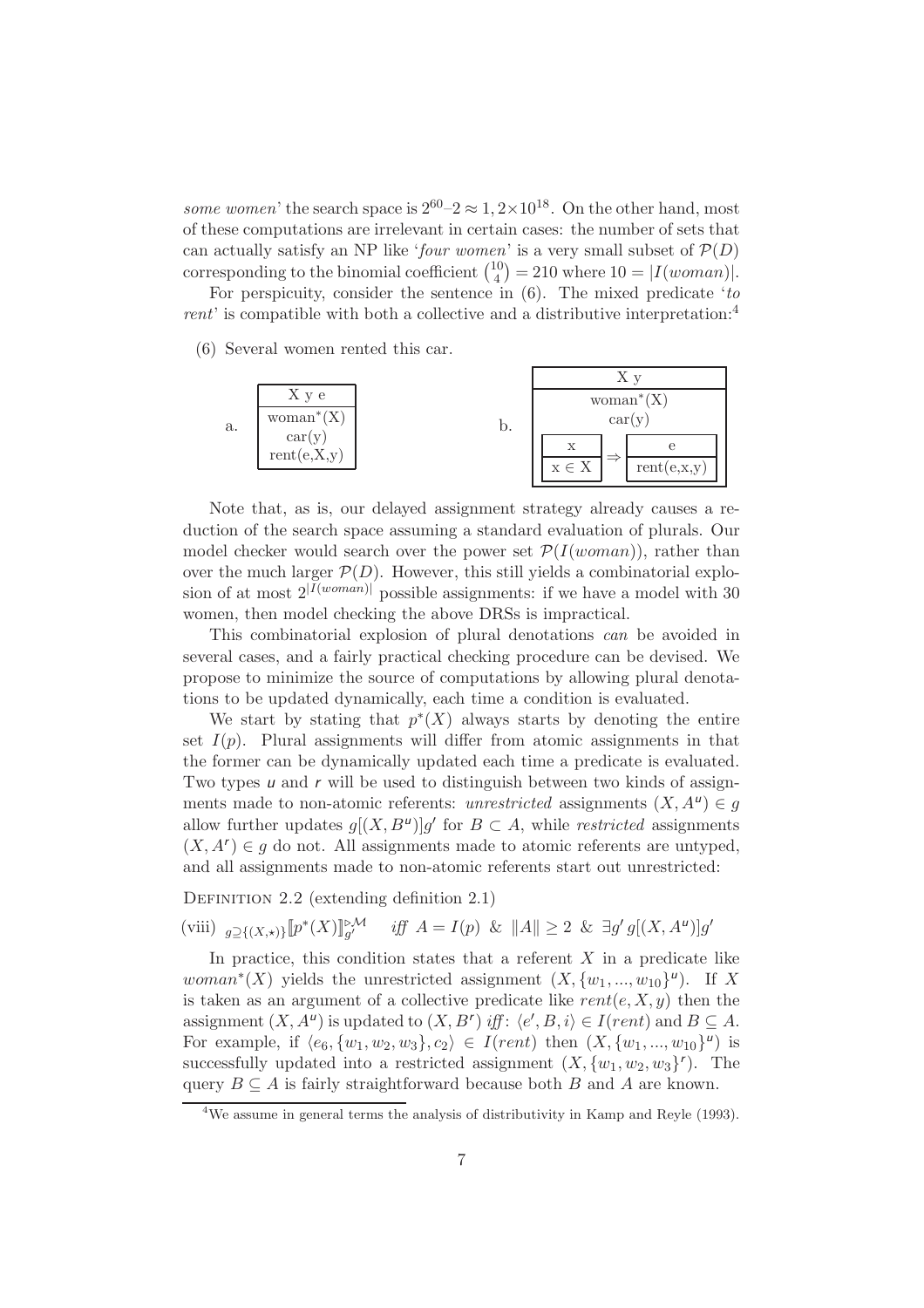In order to allow (ii) in  $\S 2.1$  to cope with collective readings we must extend  $F_{a'}^g$  $g'$  so that non-atomic referent assignments are also considered:

F g g ′(α, β)= 1 : α = x & β = i & (x, i) ∈ g & g = g ′ 1 : α = x & β = i & (x, ⋆) ∈ g & g[(x, i)]g ′ 1 : α = X & β = A & (X, A<sup>r</sup> ) ∈ g & g = g ′ 1 : α = X & β = A & (X, B<sup>u</sup> ) ∈ g & A ⊆ B & g[(X, A<sup>r</sup> )]g ′ 0 : o.w.

We can now evaluate the collective reading represented in (6a), which we have already briefly discussed above. Let us assume that  $I(rent)$  contains a tuple  $\langle e_6, \{w_2, w_4, w_6\}, c_2 \rangle$  in our model, and that  $\langle c_2 \rangle \in I(car)$ . We start by  $\{ (X, \star), (y, \star), (e, \star) \}$  [woman\* $(X)$ ]<sup>2</sup> $\mathcal{M}$  obtaining  $g_1 = \{ (X, \{w_1, ..., w_{10}\}^u),$  $(y, \star), (e, \star)$ . Next,  $g_1$ [car<sup>\*</sup>(X)]<sup>[2M</sup> succeeds with  $g_2 = \{(X, \{w_1, ..., w_{10}\}^{\mu}),$  $(y, c_2), (e, \star)$ . Finally, we have that  $g_2[rent(e, X, y)]_{g_3}^{\triangleright M}$  succeeds with the output  $g_3 = \{(X, \{w_2, w_4, w_6\}^r), (y, c_2), (e, e_6)\}.$  The latter step is the result of case 4 of F verifying that  $\{w_2, w_4, w_6\} \subseteq \{w_1, ..., w_{10}\}.$  Note that the collective reading also has the effect that the assignment made to X becomes restricted, thus preventing any further updates.<sup>5</sup>

Accordingly, cardinality constraints over referents with restricted assignments like  $(X, A^r)$  only need to check the size of the assignment:

(ix) 
$$
g_{\supseteq\{(X,A')\}}[|X| = n]_{g'}^{\triangleright M}
$$
 iff  $g = g'$  &  $||A|| = n$ 

Matters are different in regard to distributivity, which can either arise via Link's '∗ operator, or by a distributive condition as in (6b). We need a different evaluation definition for distributivity. For instance, assume that we wish to evaluate  $happy^*(X)$  in an NP like 'happy men'. We need to determine if  $I(man) \cap I(happy)$  contains at least two members, and not to check if  $I(happy) \subseteq I(man)$ , as  $F_{a'}^g$  $g'$  would have it. Non-delayed distributive predications are thus evaluated with a new function  $F_* \frac{g}{a}$  $_g^g$ , that updates unrestricted assignments by intersecting the respective sets of individuals:

$$
\begin{aligned}\n\text{(x)} \quad &g \supseteq \{ (X,A) \} \left[ p^*(X) \right]_{g'}^{\triangleright \mathcal{M}} \quad & \text{iff} \quad B = I(p) \quad \& \|B\| \geq 2 \quad \& \quad \exists g' \, F_* \, \frac{g}{g'}(X,B) \\
F_* \, \frac{g}{g'}(X,B) &= \begin{cases}\n1: & (X,A^u) \in g \, \& C = A \cap B \, \& \|C\| \geq 2 \, \& g[(X,C^u)]g' \\
1: & (X,A^r) \in g \, \& A \subseteq B \, \& g = g' \\
0: & o.w.\n\end{cases}\n\end{aligned}
$$

In restricted assignments,  $F_*\frac{g}{q}$  $_{g'}^g$  only requires a subset check. This occurs only when a distribution is evaluated *after* some collective predicate has restricted the assignment (e.g. 'Twenty men [gathered outside] and [shouted]').

 $5$ The standard semantics (as well as the current formulation) fails to cope with sentences like 'Some men did not lift a stone': for it to be false, all the  $2^{10} - 11$  collections of men must have lifted some stone, which is intuitively wrong. Here we follow Lønning (1989, 59) and others in assuming that negation triggers a distributive 'involvement' reading.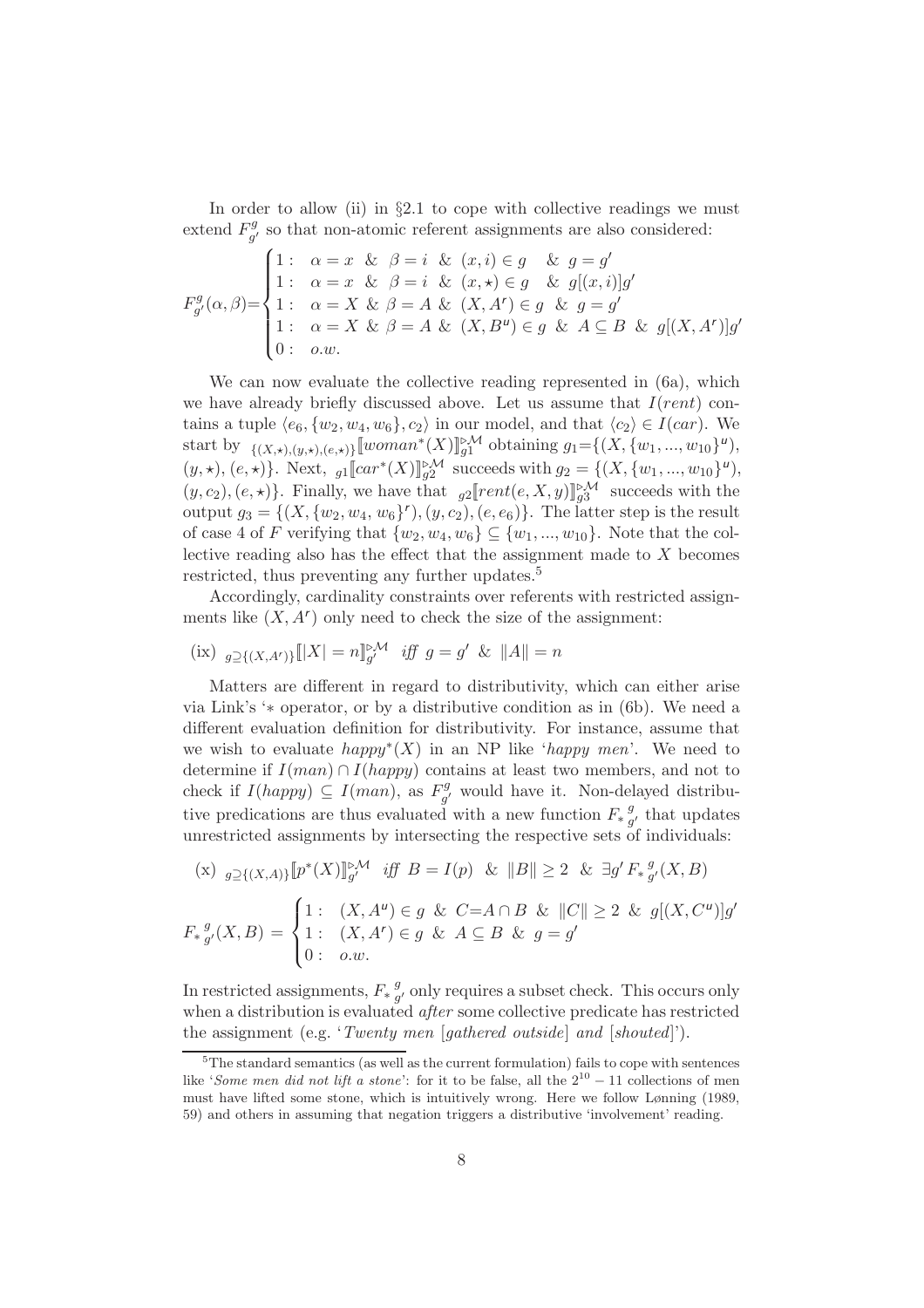We shall interpret distributive conditions like the one in (6b) indirectly, with a distributive predicate D (where  $x \in X$  and K is the scopal DRS):

$$
\begin{aligned}\n\text{(xi)} \ \ g[\![D(x, X, K)]\!]_{g'}^{\mathbb{P}^{\mathcal{M}}} \quad & \text{iff} \ \ (Y, B^{\tau}) \in g \quad \& \\ A &= \{i : i \in B \ \& \ \exists g_1 \, g \cup \{(x, i)\} [\![K]\!]_{g_1}^{\mathbb{P}^{\mathcal{M}}} \} \ \& \ \ ||A|| \ge 2 \ \& \\ \exists g'((\tau = u \ \& g[(Y, A^u)]g') \lor (\tau = u \ \& A = B \ \& g = g'))\n\end{aligned}
$$

The non-empty set  $A$  is composed of all the individuals in  $B$  that satisfy the DRS in the scope of the distribution. If  $(X, B^{\tau})$  is a unrestricted assignment then we update it to a new assignment with the individuals that satisfy the condition  $(X, A^{\nu})$ , but if  $(X, B^{\tau})$  is restricted then  $A = B$  must hold.

Unfortunately, not all sources of combinatorial explosion can be avoided. Cardinality conditions must be able to non-deterministically update unrestricted assignments with subsets of the input:

(xii) 
$$
g \supseteq \{(X,A^u)\}\llbracket |X| = n \rrbracket g^{\triangleright M}
$$
 iff  $\exists B (\|B\| = n \& B \subseteq A \& \exists g'g[(X,B^r)]g')$ 

Still, our strategy pays off because cardinals are evaluated last in a sentential DRS (cf. precedence hierarchy in §2.1), and the search space is reduced by previous evaluations. Moreover, if cardinals are always evaluated last in any DRS, then this source of combinatorial explosion is minimized.

We also point out that determiners like 'less than n' and 'at most n' pose no problem for our approach. These can receive a GQ (or an abstractionbased) account like in Kamp and Reyle (1993), or even a pluralic analysis along the lines of Link (1998) (e.g.  $\lambda P \cdot \lambda Q \cdot \exists X (P(X) \wedge Q(X) \wedge |X| \geq n)$ ).

### 2.3 NP Coordination

The semantics of NP Coordination presents many challenges both from a linguistic perspective and from a computational perspective. Here we address a bit of both aspects to show how the model checker scales to conjunction. The complex subject NP in (7a) behaves similarly to a plural noun in the sense that it can have a collective reading in which a man and a woman participate in a unique problem solving situation, and a distributive reading in which each individual solved the problem independently.

- (7) a. [A man and a woman]<sub>Z</sub> solved the problem.
	- b. [Several men and four women]z solved the problem.

However, it is usually argued (7b) has three readings: a collective reading in which there is one collaborative problem solving situation, an group distributive reading in which the men solved the problem collectively and. independently, the women also collectively solve the problem, and a full distributive reading in which each individual solved the problem separately.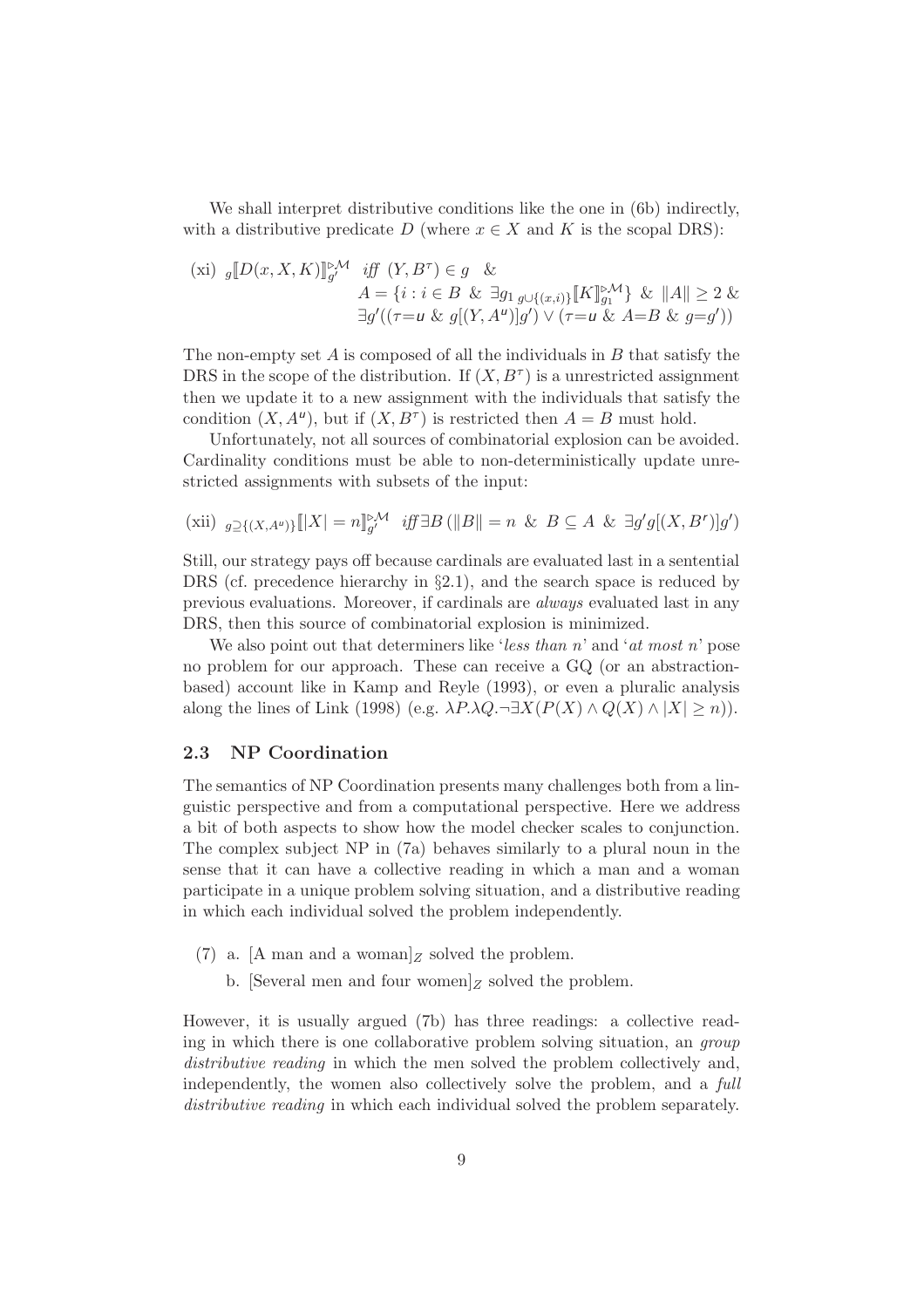We will assume that (7b) is represented by the two DRSs given below (and that  $(7a)$  is likewise represented by two very similar DRSs):<sup>6</sup>

|    |                                                                                                                            |    |                                      | X Y Z' k                                                                                                           |
|----|----------------------------------------------------------------------------------------------------------------------------|----|--------------------------------------|--------------------------------------------------------------------------------------------------------------------|
| a. | X Y Z' k<br>$man^*(X)$ woman <sup>*</sup> $(Y)$<br>problem(k)<br>$X \in_c Z'$ $Y \in_c Z'$<br>solve(e, Z', k)<br>$ Y  = 4$ | b. | $\alpha$<br>$\alpha \in \mathbb{Z}'$ | $man^*(X)$ woman <sup>*</sup> $(Y)$<br>problem(k)<br>$X \in_{c} Z'$ $Y \in_{c} Z'$<br>$\text{solve}(e, \alpha, k)$ |
|    |                                                                                                                            |    |                                      |                                                                                                                    |

In the analysis we assume, the condition ' $\in_c$ ' is introduced by the coordinator 'and', and is only suitable for  $Z'$  referents. Such referents  $(Z'_1, Z'_2, ...)$ will be interpreted as *meta-variables*, ranging over a set of discourse referents.<sup>7</sup> Assignment values made to  $Z'$  start out as  $(Z', \{\})$ . We thus reformulate condition (i) in §2.1 to add a function ⊳( $\alpha$ ) which yields a delayed assignment  $(\alpha, \{\})$  if  $\alpha$  is a conjunction referent  $Z'$ , and  $(\alpha, \star)$  otherwise:

(i') 
$$
g\left[\langle {\{\alpha_1,\ldots,\alpha_m\}, [C_1,\ldots,C_n] \rangle}\right]_{g'}^{\triangleright\mathcal{M}}
$$
 iff  $\exists g_1 \ldots g_n g'$  such that  

$$
\exists g_1 = g \cup {\{\triangleright(\alpha_1),\ldots,\triangleright(\alpha_m)\}} \& g_1\left[\!\!\left[\mathcal{C}_1\right]\!\!\right]_{g2}^{\triangleright\mathcal{M}} \& \ldots \& g_n\left[\!\!\left[\mathcal{C}_n\right]\!\!\right]_{g'}^{\triangleright\mathcal{M}}
$$

The evaluation of  $Z'$  membership assignments amounts to extending the set value with the conjunct's discourse referent:

DEFINITION 2.3 (extending definition 2.2)

(xiii) 
$$
g[\![\alpha \in_{c} Z']\!]_{g'}^{\triangleright M}
$$
 iff  $(Z', A) \in g$  &  $\exists g' g[(Z', A \cup {\alpha})\!]g'$ 

We must require that these ' $\in_c$ ' conditions are checked before verb predicates, because the assignment value of  $Z'$  is needed to evaluate the predicates in which Z ′ occurs. Consider an NP like 'a man and several women' and an embedding  $g_1 = \{(x, m_3), (Y, \{w_1 ... w_{10}\}), (Z', \{\})\}$ . Evaluating the condition ' $x \in_c Z'$ ' outputs  $g_2 = \{(x, m_3), (Y, \{w_1 \dots w_{10}\}), (Z', \{x\})\}$ , and 'Y ∈<sub>c</sub> Z'' outputs  $g_3 = \{(x, m_3), (Y, \{w_1 \dots w_{10}\}), (Z', \{x, Y\})\}.$ 

Collective readings of Z' are be obtained by extending  $F_{\alpha}^{g}$  $g'$  so that  $Z'$ referents are also considered. Basically, each individual that is involved in the collective predication must be mapped into the assignments made to the referents in  $Z'$ . For this purpose we resort to a new ancillary function  $F_c^g$  $_g^g$ :

$$
F_{g'}^g(Z', A) = 1 \quad \text{iff} \ \exists B \left(Z', B\right) \in g \ \& \ F_c \, g'(B, A)
$$

 ${}^{6}$ Or some minor variation thereof, closer to Kamp and Reyle (1993). But see also Chaves (2005) on a HPSG/UDRT interface for the grammar fragment under discussion.

<sup>&</sup>lt;sup>7</sup>This account is to some extent inspired by the *sub-referent* relation in Krifka (1991), which argues against groups in NP coordination and against some alternative accounts like Schwarzschild (1990). But Krifka (1991) is very different in that these relations (as well a notion of meta-DRS, and of meta-referents) are introduced to handle distributivity.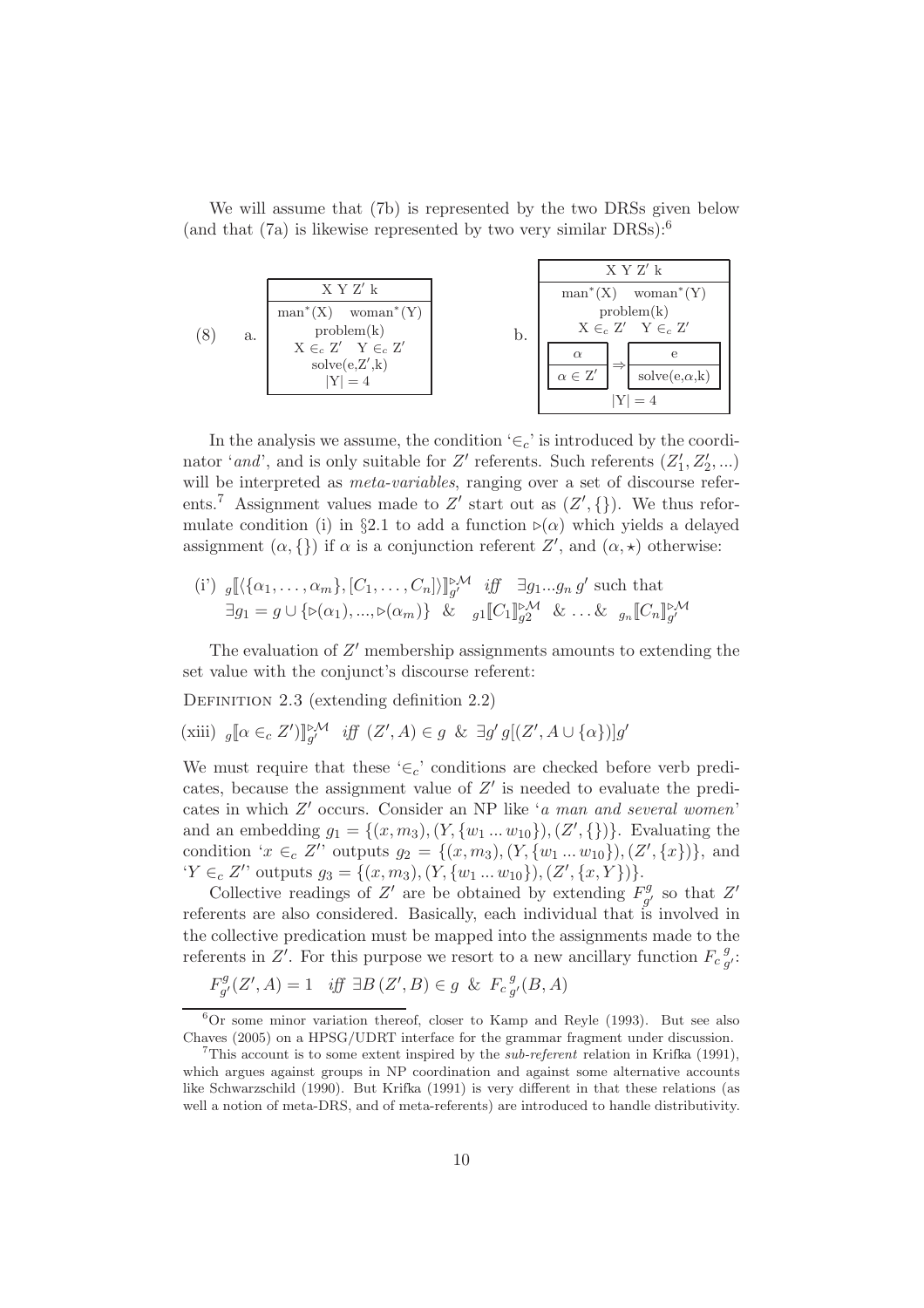The recursive function  $F_c\frac{g}{a}$  $_g^g$  ensures that the assignment values of the referents in  $B$  exhaust the individuals in  $A$  (which comes from the tuple in a collective predicate's extension). Case one and two correspond to the mapping of atomic and non-atomic discourse referents respectively. Case three is the end of recursion, when all the individuals in  $A$  have been successfully mapped into the values of the conjoined discourse referents.

$$
F_{c g_3}^{g_1}(B, A) = \begin{cases} 1: & B = B' \cup \{x\} \& (x, i) \in g_1 \& A = A' \cup \{i\} \& F_{g_2}^{g_1}(\beta, \alpha) \\ & 1: & B = B' \cup \{X\} \& (X, W_1) \in g_1 \& \\ & W_2 = A \cap W_1 \& ||W_2|| \ge 2 \\ & \& F_{g_2}^{g_1}(X, W_2) \& (X, W_3) \in g_2 \& F_{c g_3}^{g_2}(B', A \setminus W_3) \\ & 1: & A = B = \{\} \& g_1 = g_3 \\ & 0: & o.w. \end{cases}
$$

Consider a collective reading like the one triggered by  $g[solve(e, Z', k)]_{g'}^{\triangleright M}$ . Assume that  $B = \{X, Y\}$ ,  $A = \{m_1, m_2, w_3, w_4\}$ , and that the input embedding g is  $\{(X, \{m_1, ..., m_{10}\}^{\nu}), (Y, \{w_1, ..., w_{10}\}^{\nu}), (Z', \{X, Y\}), (k, p)\}.$ If  $\langle e_m, \{m_1, m_2, w_3, w_4\}, p \rangle \in I(solve)$ , then the output embedding g' is resolved as  $\{(X, \{m_1, m_2\}^r), (Y, \{w_3, w_4\}^r), (Z', \{X, Y\})\}$ . Note that the assignments made to the conjunct referents  $X$  and  $Y$  are updated because the function  $F$  is used to compare the initial values of  $X$  and  $Y$  with their intersection with A.

Distributive readings of  $Z'$  referents are captured by defining how the condition  $D(\alpha, Z', K)$  is to be checked. One has to ensure that the assignment values of each conjunct in  $Z'$  (atomic or not) make K true. The first conditions in (xiv) below state that all the atomic referents  $x_0, \ldots, x_m$  in  $Z'$  have values that, assigned to  $\alpha$ , make K true. The remaining conditions deal with non-atomic referents and are divided in two disjoint cases: one for distributive readings ranging over each of the non-atomic conjuncts, and a second case ranging over the individual atoms in the non-atomic conjuncts. In other words, the first disjunct takes care of standard distributive readings while the second case takes takes care of full distributive readings.

(xiv) 
$$
g[D(\alpha, Z', K)]_{g'}^{\beta M}
$$
 iff  
\n
$$
(Z', \{X_0, ..., X_n, x_0, ..., x_m\}) \in g \&
$$
\n
$$
\{(x_0, i_0), ..., (x_m, i_m)\}) \in g \&
$$
\n
$$
\exists g_t \left( g \cup \{(\alpha, i_0)\} [K]_{g}^{\beta M} \right) \& \dots \& \exists g_t \left( g \cup \{(\alpha, i_m)\} [K]_{g}^{\beta M} \right) \&
$$
\n
$$
\{(X_0, W_0), ..., (X_n, W_n)\} \subseteq g \&
$$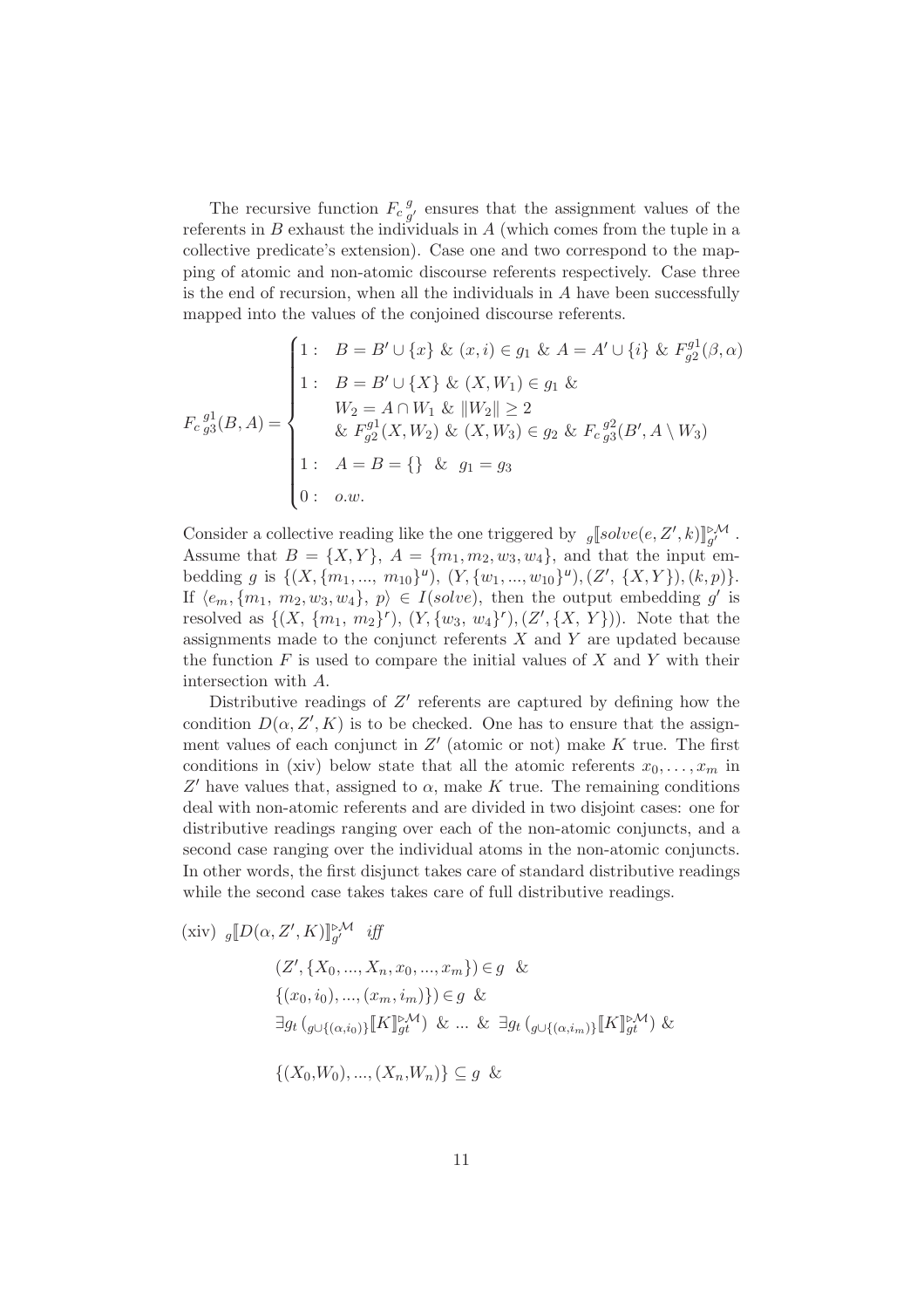$$
\exists g_1 \dots g_n g'
$$
\n
$$
\left( \begin{array}{c} \exists g^t \left( g \cup \{ (\alpha, W_0) \} \ll \mathbb{K} \right) \} \mathbb{K} \mathbb{K} \mathbb{K} \mathbb{K} \mathbb{K} \mathbb{K} \mathbb{K} \mathbb{K} \mathbb{K} \mathbb{K} \mathbb{K} \mathbb{K} \mathbb{K} \mathbb{K} \mathbb{K} \mathbb{K} \mathbb{K} \mathbb{K} \mathbb{K} \mathbb{K} \mathbb{K} \mathbb{K} \mathbb{K} \mathbb{K} \mathbb{K} \mathbb{K} \mathbb{K} \mathbb{K} \mathbb{K} \mathbb{K} \mathbb{K} \mathbb{K} \mathbb{K} \mathbb{K} \mathbb{K} \mathbb{K} \mathbb{K} \mathbb{K} \mathbb{K} \mathbb{K} \mathbb{K} \mathbb{K} \mathbb{K} \mathbb{K} \mathbb{K} \mathbb{K} \mathbb{K} \mathbb{K} \mathbb{K} \mathbb{K} \mathbb{K} \mathbb{K} \mathbb{K} \mathbb{K} \mathbb{K} \mathbb{K} \mathbb{K} \mathbb{K} \mathbb{K} \mathbb{K} \mathbb{K} \mathbb{K} \mathbb{K} \mathbb{K} \mathbb{K} \mathbb{K} \mathbb{K} \mathbb{K} \mathbb{K} \mathbb{K} \mathbb{K} \mathbb{K} \mathbb{K} \mathbb{K} \mathbb{K} \mathbb{K} \mathbb{K} \mathbb{K} \mathbb{K} \mathbb{K} \mathbb{K} \mathbb{K} \mathbb{K} \mathbb{K} \mathbb{K} \mathbb{K} \mathbb{K} \mathbb{K} \mathbb{K} \mathbb{K} \mathbb{K} \mathbb{K} \mathbb{K} \mathbb{K} \mathbb{K} \mathbb{K} \mathbb{K} \mathbb{K} \mathbb{K} \mathbb{K} \mathbb{K} \mathbb{K} \mathbb{K} \mathbb{K} \mathbb{K} \mathbb{K} \mathbb{K} \mathbb{K} \mathbb{K} \mathbb{K} \mathbb{K} \mathbb{K} \mathbb{K} \mathbb{K} \mathbb{K} \mathbb{K}
$$

The first disjunct ensures that the assignment value of each non-atomic referent makes  $K$  true. Note that these assignments may require updating, which is achieved by the function  $F_*$ . Full distributive readings are obtained by finding all the individuals i which are members of the values of  $X_0 \ldots X_n$ and that make K true for  $(\alpha, i)$ . Function  $F_*$  ensures that the resulting sets  $A_0 \ldots A_n$  are non-empty, and updates the values of  $X_0 \ldots X_n$  accordingly.

### 2.4 Implementation

A Prolog implementation available at www.clul.ul.pt/clg/ddmc.html was developed to obtain some preliminary results of the present proposal. In the first section of the table below we show the performance time for computing one possible satisfier embeddings of the DRS below, and in the second section of the table we show the performance result for computing all the possible embeddings. In all of these models, there is only one possible satisfying embedding. Models are of size n, which means that  $|I(p)| = n$  for every predicate p. In (9) we show the number of logical steps (calls and redos), and CPU time on a 1Gb 3GHz P4 PC running SWI Prolog.

(9) X Y w Z′ S e  $man^*(X)$  $woman^*(Y)$  $teenager(w)$  $X\in_cZ'$  $Y \in cZ'$  $\int'$  w $\in_c Z'$ α  $\alpha \in \mathcal{Z}$  $\overline{\phantom{a}}$   $\Rightarrow$ e' c  $car(c)$ rent $(e', \alpha, c)$ student<sup>\*</sup>(S)  $gather(e, S) \quad |S| = 6$  $|\mathcal{M}|$  Calls & Redos Secs. 20 166,984 0.05 40 626,365 0.23 80 2,428,093 0.89 20 238,565 0.09 40 1,823,835 0.67 80 14,413,944 5.17

## 3 Conclusion

This paper proposes a relational model checker in which variable assignments are delayed and dynamically updated. This allows for a more efficient evaluation of complex DRSs in larger models than in the standard approach, with particularly significant gains for plurals and for complex NP coordination phenomena. A Prolog implementation provided some performance results.